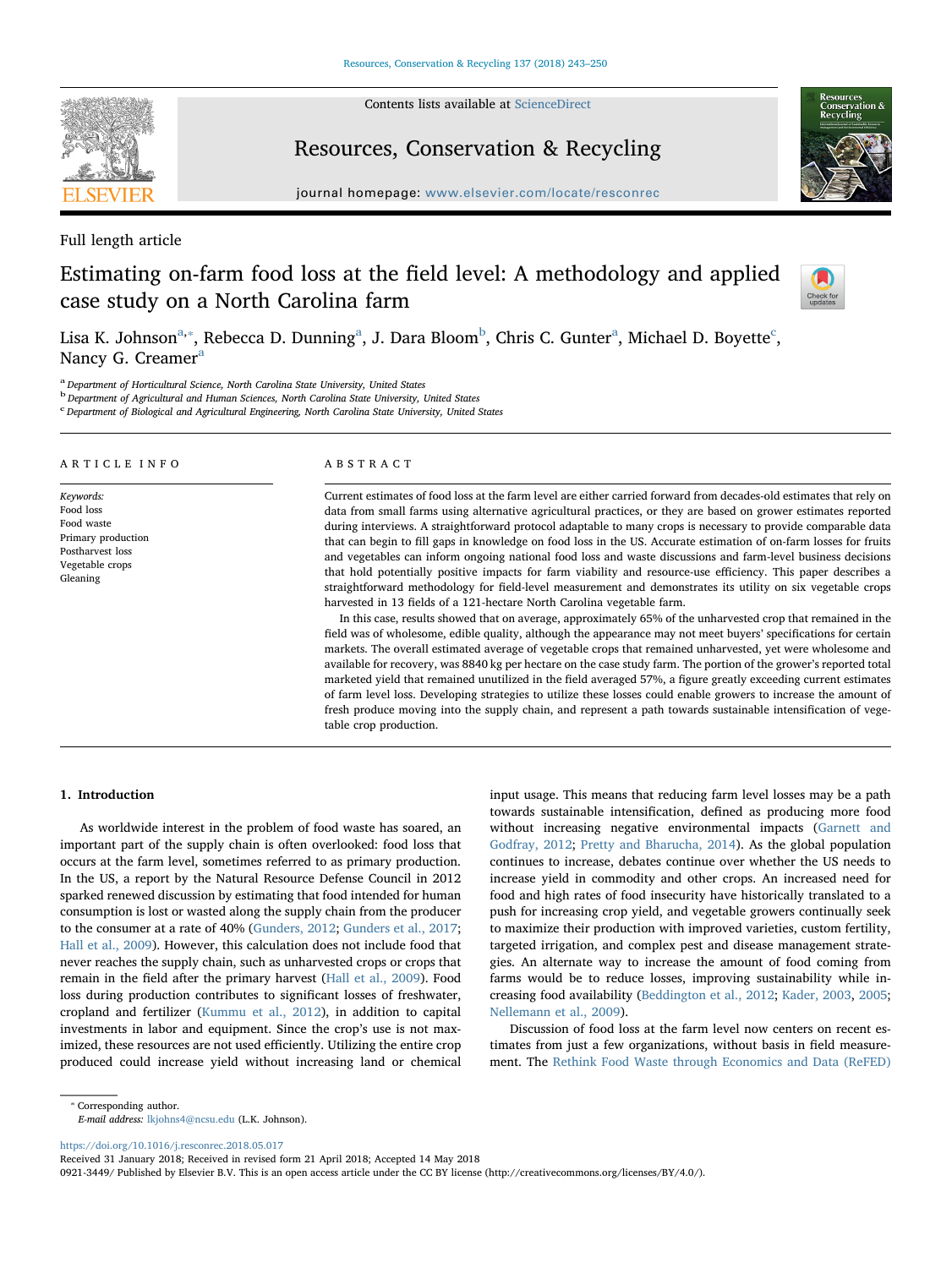[\(2016\)](#page-7-2) reported estimate of over 9.2 billion kilograms of food lost at the farm level annually in the US was derived from 16 grower interviews that concentrated on farms of less than 5.7 ha primarily using alternative growing practices [\(Berkenkamp and Nennich, 2015](#page-6-8)). The ReFED estimate also relies on Annual Vegetable Summary data, which reports on the area left unharvested for each crop, but does not include crops from fields that may have been harvested several times, then abandoned or destroyed [\(USDA-NASS, 2017a\)](#page-7-3). [Gustavsson et al. \(2011\)](#page-6-9) estimate for the Food and Agriculture Organization of the United Nations suggests that 20% of fruit and vegetables in North America are lost at the farm level, which includes both the field and packinghouse. Their estimate is not based on their own inquiry or field-level measurement, but instead cites other literature, which in itself is not based on field measurement ([Cappellini and Ceponis, 1984;](#page-6-10) [Golumbic, 1964](#page-6-11); [Harvey,](#page-6-12) [1978;](#page-6-12) [Kader, 2005](#page-6-7); [LeClerg, 1964](#page-6-13); Parfi[tt et al., 2010](#page-7-4)). Additionally, these earlier articles approximate losses based on estimated loss to plant pathogens. These estimates may no longer apply to modern vegetable production, as techniques, varieties, and efficiency have all improved.

Globally, researchers agree more study is needed to quantify the amount of edible crops that is lost at the production level and what factors contribute to these losses. This is needed to understand the opportunities available for further utilizing crops either for profit, or to supplement the emergency food system that can positively impact public health [\(Gunders, 2012;](#page-6-0) [Gunders et al., 2017](#page-6-1); [Harvey, 1978](#page-6-12); [Kantor et al., 1997](#page-6-14); [Lundqvist et al., 2008;](#page-6-15) Neff [et al., 2015](#page-7-5)). The World Resources Institute has developed a standard for reporting food loss and waste, the Food Loss and Waste Accounting and Reporting Standard, which ensures consistency in reporting across the supply chain ([Lipinski](#page-6-16) [et al., 2016\)](#page-6-16). While that document helpfully documents criteria for developing reliable measurement techniques in general, it does not provide specific guidance on techniques to estimate losses at the production level.

The objective of this paper is to describe a method for better estimating amounts of available marketable and edible produce that remain in the field, based on the results of field-testing a method on 13 fields of vegetable crops grown on a 121-hectare North Carolina farm in 2016. The aim of presenting this case study is to demonstrate the use of the method through sampling and scaling of data to better understand what amount of fresh vegetables are lost in the field. Use of this protocol offers growers and others a better understanding of what amount and quality is left after the primary harvest. Growers may use the information for more informed decision-making when weighing potential returns vs costs of harvest. Food recovery organizations may use the data collection method to manage workflow and volunteers in surplus food management. Additionally, use of the method can be further tested and validated by food waste researchers, and the estimates generated can inform policy-making related to field losses for fresh produce.

#### 1.1. Prior measurement studies

Field measurement of remaining, surplus, or unmarketable vegetable crops in the US can be complicated to coordinate and resourceintensive, and results in data from a single time point. Field sampling techniques provide a more concrete starting point for estimation in comparison to a grower's visual or perceived estimate of what remains in the field. This technique overcomes the limitation of underestimation that often occurs when visual estimates are reported [\(WRAP, 2017](#page-7-6)). Field sampling is considered to be a good choice of method when losses are unknown ([Hartikainen et al., 2017\)](#page-6-17) and losses need to be monitored on an ongoing basis [\(WRAP, 2017\)](#page-7-6).

A few studies involving field measurement of vegetable losses within similar production management systems to the US industry have been completed in Europe. [Hartikainen et al. \(2017\)](#page-6-17) used field measurement in combination with a variety of other methods to determine losses in carrot and onion in Nordic countries. [Strid et al. \(2014\)](#page-7-7) used field measurement to assess lettuce crops in Sweden, and [WRAP \(2017\)](#page-7-6)

assessed lettuce in the UK. For carrots, sample areas of approximately  $20 \text{ m}^2$  were harvested, samples were weighed, and the losses per meter of row calculated ([Hartikainen et al., 2017](#page-6-17)). Numbers of piles of onions were left in the field, and average size piles were weighed and the edible but unutilized portion of the crop was calculated from these samples [\(Hartikainen et al., 2017\)](#page-6-17). Both of these studies resulted in data that was not reported due to a low sample number [\(Hartikainen et al.,](#page-6-18) [2018\)](#page-6-18). In the lettuce study in Sweden, sample areas of 24 to 30  $m<sup>2</sup>$  were marked and harvested, heads were collected, and the remaining crop per square meter was calculated ([Strid et al., 2014](#page-7-7)). Researchers in the UK measured row lengths of unharvested areas of lettuce, calculating losses from the data ([WRAP, 2017](#page-7-6)). [Hartikainen et al. \(2018\)](#page-6-18) determined through questionnaire responses that 26% of the carrot crop and 15% of the onion crop is unutilized but considered to be edible in the Nordic countries. On average, 16.8% of the head lettuce crop, or approximately 3200 kg/ha of edible and inedible quality (excluding the outer leaves collected), was left unharvested in the field in Sweden ([Strid et al., 2014](#page-7-7)). The lettuce left unharvested in the UK study was estimated at 19% of the marketed crop ([WRAP, 2017](#page-7-6)). Providing a protocol for data collection across many crops could lay the groundwork for consistent data collection, prompting aggregation of data across regions and time points, thus enabling a better estimate of the true amount of on-farm losses.

Other related studies in developed countries and the US have used qualitative methods such as interviews and surveys to report growers' estimated rates of edible produce lost at the primary production level. Almost all of the interview-based studies have emphasized the imprecision or inaccuracy that may be present in their estimates, one describing a "reluctance to disclose" data [\(Milepost Consulting, 2012](#page-7-8)), along with wide variability and no way to confirm the estimates ([Berkenkamp and Nennich, 2015;](#page-6-8) [Hartikainen et al., 2017](#page-6-17); [Rogers,](#page-7-9) [2013;](#page-7-9) [Snow and Dean, 2016;](#page-7-10) [WRAP, 2011\)](#page-7-11). The variability in reporting and data collection method makes the figures reported by these studies difficult to synthesize. The US studies both focused on farms less than 8 ha in size ([Berkenkamp and Nennich, 2015](#page-6-8); [Snow and Dean, 2016](#page-7-10)), which may be able to reduce losses through strategies such as direct marketing to the consumer, which has been recommended as a solution to food loss on-farm ([Gunders, 2012](#page-6-0)). While a large number of American farms are small, vegetable farms with positive profit rates providing significant yields to the nations' vegetable supply are generally larger than 40 ha, thus indicating a need for studies that work with farms of this size ([USDA-ERS, 2013](#page-7-12)).

In 2016, North Carolina ranked in the top 10 states for US production of tomatoes, cucumbers, bell peppers, snap beans, watermelons, squash, cabbage, and sweetpotatoes ([USDA-NASS, 2017a](#page-7-3)), making the state an ideal location for vegetable production research in many crops. The average farm in North Carolina is family owned (93.54%) and has been in operation for more than ten years (89.18%) ([USDA, 2015\)](#page-7-13). North Carolina has over 48 thousand farms averaging 69 ha, which is less than half the average farm size in the country ([USDA-NASS, 2017a,b\)](#page-7-3).

Reporting food loss and waste in other parts of the supply chain, such as the retail or household level, is often undertaken with a sampling and data extrapolation method (Lipinski [et al., 2016](#page-6-16)). Estimating yield potential at the beginning of the season uses the same strategy, and the sampling method recommended here exceeds that which is recommended to growers, which is 3.05 m of one row ([Maynard and](#page-6-19) [Hochmuth, 2007\)](#page-6-19), for more replicable accuracy. The method detailed in this report is purposefully straightforward and adaptable to a wide range of crops and categorizes the remaining crops broadly to enable use by growers and researchers interested in quickly gathering comparable data on food loss.

#### 1.2. Description of the Farm used for the Field test cast study

The farm highlighted by the case study is owned and managed by a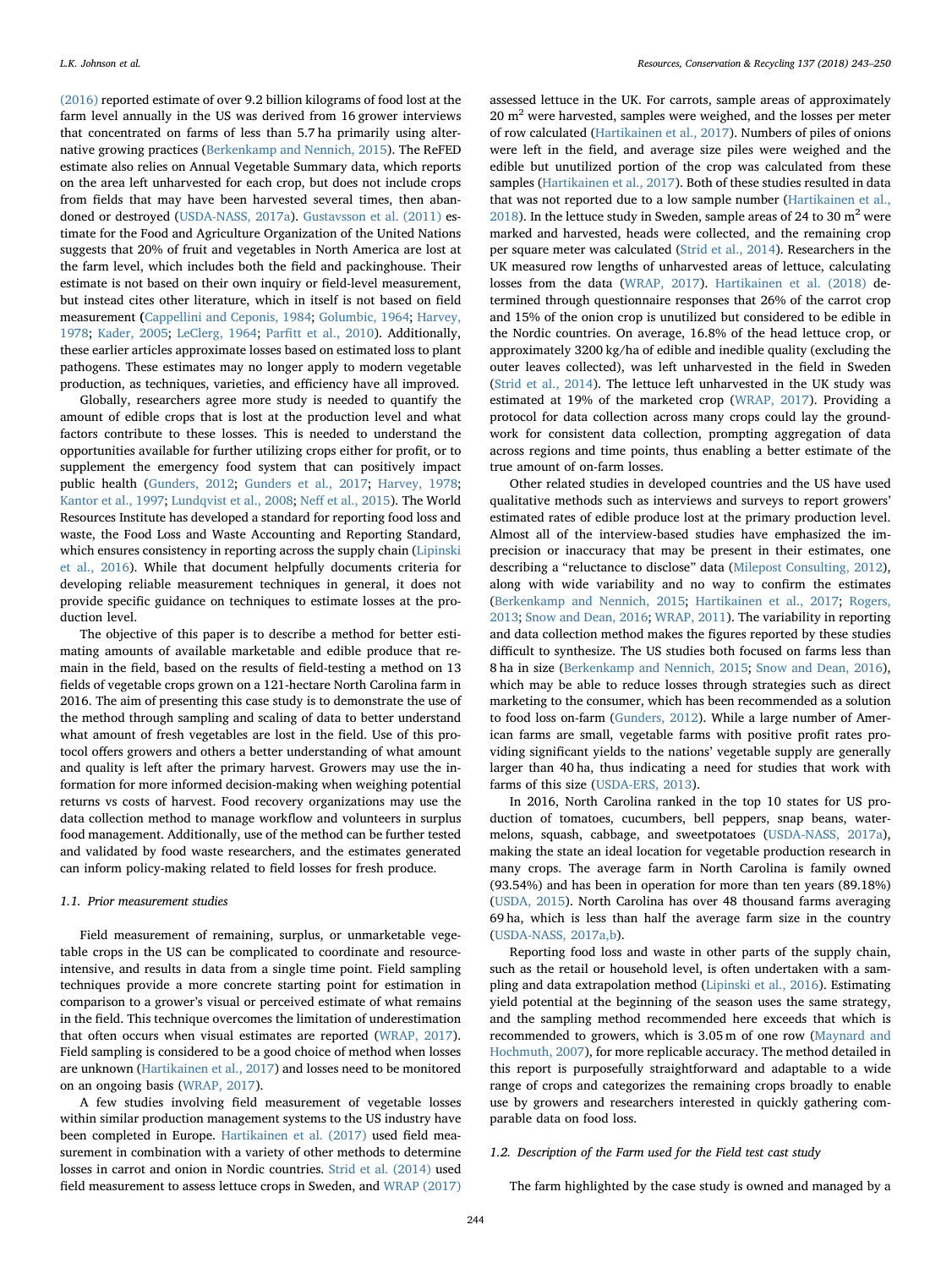multi-generational family, and has been in operation for over sixty years. The case study farm is a mixed vegetable and commodity farm of approximately 121 ha, producing vegetable crops on over half of that area.

The selected farm is located in an important production region of the state, and produces the following for the fresh market: cabbage (Brassica oleracea), summer squash (Cucurbita spp), long green cucumber (Cucumis sativus), green bell pepper (Capsicum annuum), and eggplant (Solanum melongena). An assortment of vegetable grades corresponding to USDA grades (USDA-AMS, n.d.) and pack styles from the farm are sold to retailers, foodservice distributors, and through produce brokers along the US east coast. This farm employs a broker to sell what is harvested. There is no branding associated with the farm, and contracted agreements for volume or price are not used in negotiations with buyers. This farm operation also performs packing and shipping activities, employing a total of 20–50 workers each year.

## 2. Methods

This section describes in detail the method for collecting field samples to estimate the amount of produce remaining in the field. In brief, samples are collected, sorted, weighed and recorded, then that information is used to calculate estimates of the amount of produce remaining in the field per hectare. The crops evaluated as examples in this case study were: cabbage, summer squash (including yellow squash and zucchini), long green cucumber, green bell pepper, and eggplant.

This evaluation could be considered a food loss and waste inventory and complies with the Food Loss and Waste Accounting and Reporting Standard [\(Lipinski et al., 2016\)](#page-6-16) by reporting all elements of the scope of the method and case study. The global reporting standard was developed with required elements for reporting food loss and waste in order to provide basis for comparison across regions. The required elements include the material type, the intended market and category according to the World Health Organization, the life cycle according to the United Nations Statistics Division, the time of data collection, and the final destination of losses [\(Lipinski et al., 2016](#page-6-16)). The material type collected in this study was food and its associated inedible parts, such as short stems. Vegetables sampled were intended for fresh market and were sold unprocessed, as identified in the fresh vegetable category [GSFA 04.2.1.2] ([FAO-WHO, 2016](#page-6-20)). The life cycle corresponds with ISIC Rev. 4 code 0113, which denotes the hierarchy of: Agriculture, forestry and fishing; crop and animal production; growing of non-perennial crops; and growing of vegetables and melons, roots and tubers ([UNSTATS,](#page-7-14) [2017\)](#page-7-14). Pre-harvest losses, such as losses due to seeds' failure to germinate or plant loss during the growing season, were not considered, and no packaging or water was included in measurements. Samples were collected in 2016 in North Carolina, USA, and the food reported as lost was left in the field, ultimately being destroyed or incorporated into the soil.

#### 2.1. Information needed prior to sampling

The calculations used to generate estimates are based on kilograms of produce remaining per plant; therefore, having accurate information on plant and row spacing are critical. Buyer quality specifications vary by product and by buyer; therefore, a range of size, shape, appearance quality, and maturity specifications provided by the grower were used to categorize produce that was considered marketable ([Table 1\)](#page-2-0). The grower's reported yields were used to compare the crop's amount remaining in the field to that which had been harvested. Additionally, depending on field size, planting date, and speed of harvesting crew, the interval between harvest dates can vary by farm or field. The harvest interval is the time between harvests that allows the remaining crop to reach maturity. In this study, an attempt was made to collect samples following the typical harvest interval after the grower made the decision to discontinue harvesting the field. However, this interval was <span id="page-2-0"></span>The range of produce quality indicators covered in each category of marketable, edible, and inedible vegetables collected after the primary harvest in a field demonstration of a produce loss measurement protocol in Marketable quality according to USDA grades refers to vegetables displaying maturity and appearance quality that meets buyers' current quality specifications. Unmarketable but edible refers to vegetables that are of The range of produce quality indicators covered in each category of marketable, edible, and inedible vegetables collected after the primary harvest in a field demonstration of a produce loss measurement protocol in North Carolina. Crops evaluated included cabbage (Brassica oleracea), summer squash (Cucarbita spp), long green cucumber (Cucarmis sativus), green bell pepper (Capsicum annum), and eggplant (Solanum melongena). North Carolina. Crops evaluated included cabbage (Brassica oleracea), summer squash (Cucurbita spp), long green cucumber (Cucumis sativus), green bell pepper (Capsicum annuum), and eggplant (Solanum melongena). Marketable quality according to USDA grades refers to vegetables displaying maturity and appearance quality that meets buyers' current quality specifications. Unmarketable but edible refers to vegetables that are of optimum maturity, but do not meet desired quality specifications for size, shape, or surface blemishes. Inedible quality refers to vegetables displaying visibly diseased, decayed, or sun-scalded areas, that are over-mature,

| or have physical damage. |                                                                                   | optimum maturity, but do not meet desired quality specifications for size, shape, or surface blemishes. Inedible quality refers to vegetables displaying visibly diseased, decayed, or sun-scalded areas, that are over-mature |                                                                                                                                        |                                                                                                                                     |
|--------------------------|-----------------------------------------------------------------------------------|--------------------------------------------------------------------------------------------------------------------------------------------------------------------------------------------------------------------------------|----------------------------------------------------------------------------------------------------------------------------------------|-------------------------------------------------------------------------------------------------------------------------------------|
| Ğ                        | <b>USDA</b> Grades                                                                | Marketable according to USDA Grades                                                                                                                                                                                            | Edible but unmarketable                                                                                                                | Inedible                                                                                                                            |
| Cucumber                 | U.S. No. 1, U.S. No.1 Small, U.S.<br>U.S. Fancy, U.S. Extra No. 1,<br>No. 1 Large | 15.2 - 22.9 cm long, 4.4 - 7.0 cm diameter, straight, not<br>miscolored, minimal to no scarring                                                                                                                                | No size requirements; Quality often observed was curved,<br>yellow-bellied or other miscoloration, misshapen, and<br>healed scarring   | Damage, disease, or decay, over-maturity or sun bleaching                                                                           |
| Yellow Squash            | U.S. No. 1                                                                        | to no blemishes or scratches<br>12.7 - 20.3 cm long, 2.9 - 7.0 cm diameter, smooth skin,<br>characteristic shape, minimal                                                                                                      | No size requirements; Quality often observed was bumpy or<br>ridged skin, uncharacteristic shape, and healed blemishes or<br>scratches | Damage, disease, or decay; Over-maturity indicated by<br>firm, dark, uncharacteristic skin color                                    |
| Zucchini                 | U.S. No. 1                                                                        | to no blemishes or scratches<br>15.2 - 22.9 cm long, 3.8 - 6.4 cm diameter, smooth skin,<br>characteristic shape, minimal                                                                                                      | No size requirements; Quality often observed was bumpy or<br>ridged skin, uncharacteristic shape, healed blemishes or<br>scratches     | Damage, disease, or decay; Over-maturity indicated by<br>firm, dark, uncharacteristic skin color, or greater than<br>30.5 cm length |
| <b>Bell Pepper</b>       | U.S. Fancy, U.S. No. 1                                                            | Equal to or greater than 6.4 cm in both length and diameter;<br>Dry blemishes characteristic of calcium deficiency are<br>acceptable for processing                                                                            | Less than 6.4 cm in diameter or length                                                                                                 | Damage, disease, or decay                                                                                                           |
| Cabbage                  | U.S. No. 1                                                                        | 1.36 kg or more is considered desirable. Heads must be firm<br>and free of blemishes or insect damage                                                                                                                          | No size requirements, free of insect damage                                                                                            | Damage, disease, or decay                                                                                                           |
| Eggplant                 | U.S. Fancy, U.S. No. 1                                                            | em diameter, uniform dark<br>purple color, characteristic shape, no blemishes<br>15.2 - 25.4 cm long, 8.9 - 11.4                                                                                                               | uniform coloration, misshapenness, or decay in stem area<br>No size requirements; Quality often observed was non-<br>only              | Damage, disease, or decay; Over-maturity indicated by<br>brown or tan skin color, and maturing seeds                                |

Table 1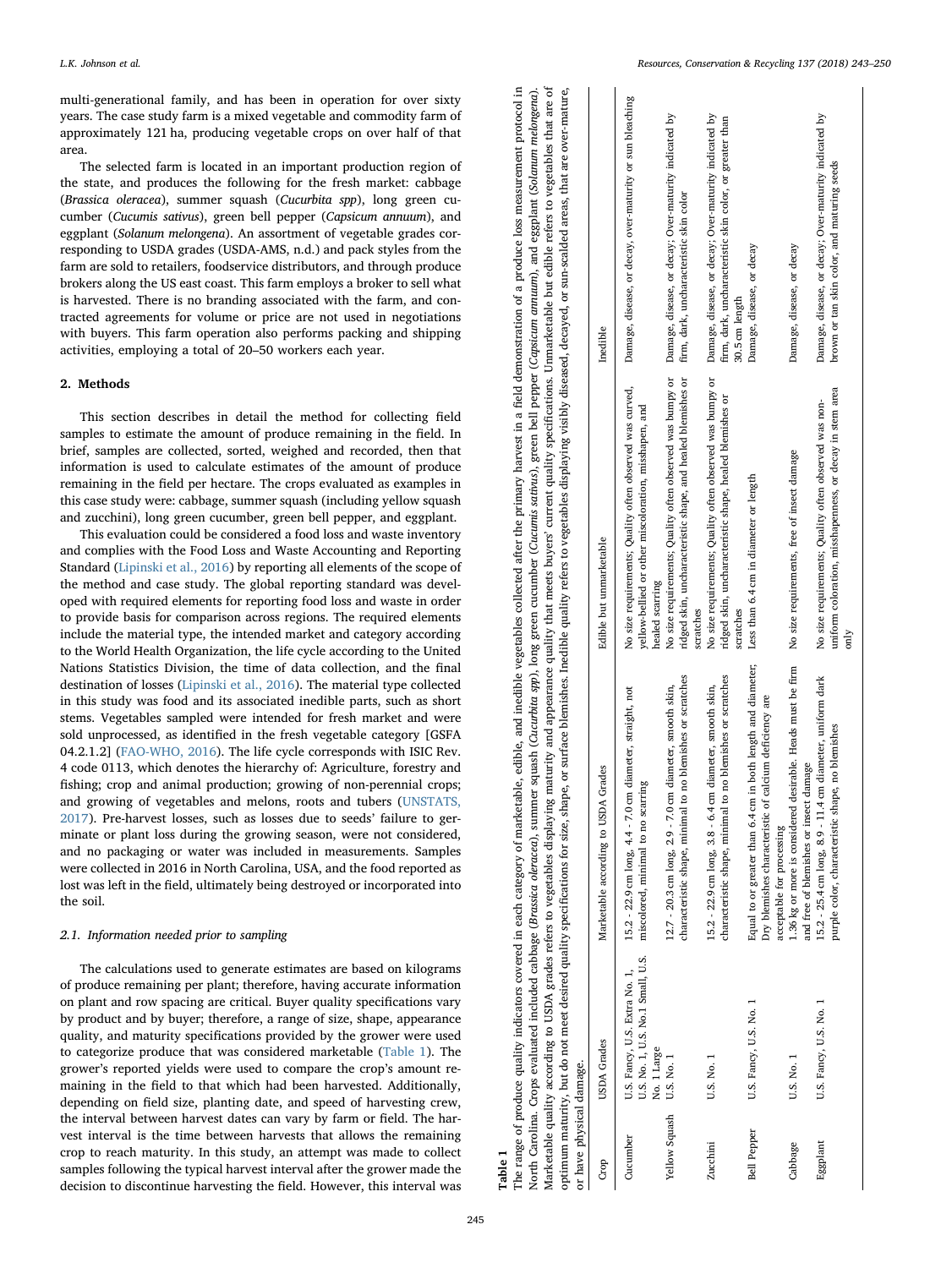not reached in all cases, and a few fields were sampled one day later than the interval required for that crop.

## 2.2. Field sampling method

The sample area in each field was located at random, though care was taken to avoid field edges or obvious areas that were non-representative of the field. Three adjacent rows of 15.24 m length were marked, harvested, and evaluated. In two of the fields, longer rows were sampled. However, as the aim of the project included quickly estimating the amount remaining in the field, the length of sample rows was decreased after determining through ANOVA analysis that there were no significant differences in results between sampling row lengths ([Appendix A](#page-6-21)). Sampling using three adjacent rows accounts for differences in harvesting technique used by farm personnel, with the assumption that typically different individuals are harvesting side by side. However, this sampling scheme does not account for variability in field conditions. Row width was 1.83 m, with the exception of the cabbage and two of the cucumber fields, which were planted in 1.07 m rows.

Rows were harvested separately and each row considered as one observational unit. All vegetables remaining on each plant after the farmer's decision to cease harvest were collected into a harvest container. Harvest knives were used to collect zucchini and cabbage. Harvesting here means that each vegetable was detached from the plant at the time of sample collection. Nothing was collected from the ground or bed that had been previously detached from the plant for any reason. Visibly diseased, decayed, over-mature, sun-scalded or damaged vegetables that remained attached to the plant were also harvested to gather complete data on the marketable, edible but unmarketable, and inedible portions of the crop. The marketable portion refers to that product that meets buyers' current quality specifications—in other words, the quality standards being used by the grower to harvest and pack particular grades, corresponding to, or exceeding the quality described in USDA grades (USDA-AMS, n.d.). Unmarketable but edible refers to product that is edible but not marketable based on currently desired quality specifications (due to size, shape, surface scarring, etc.). Growers often discontinue the harvest due to a perception of poor quality remaining in the field, and by collecting the entirety of the crop remaining on the plant and quantifying these categories, a definitive assessment of how much of the field has succumbed to quality issues can be determined.

Sorting samples into categories:

In this study, the focus was on determining how much food remained in the field that was in condition suitable for human consumption, whether it would be directed by the grower into an alternative market, or donated into the emergency food system. Therefore,

as noted above, the categories used were marketable, edible but unmarketable, and inedible, according to the quality standards set by the buyer. Vegetable size and shape were assessed using produce inspection equipment recommended by the USDA-AMS Specialty Crops Inspection Division ([USDA-AMS, 2016](#page-7-15)), and the lead author completed training from this entity to better understand federal produce inspection methods and techniques. Specifically, the Caliper II plastic caliper and the General Purpose Sizer, an aluminum 6-blade set of sizers, were used to determine diameter; an Area Gauge, IA #30 G was used to measure length as well as to size defects and blemishes, and several Visual Aids were used to determine proper color and characteristic shape [\(USDA-](#page-7-15)[AMS, 2016](#page-7-15)). A CAS PB300 Bench Scale (CAS Corporation, East Rutherford, NJ, USA) was used in the field to collect weights. This scale is legal for trade, accurate to 0.02 kg when measuring 0–68.04 kg, and portable. Data was recorded in kg for marketable, edible but unmarketable, and inedible categories from each of the three rows separately.

## 2.3. Scaling the sample to a total field estimate

By determining how many surviving plants are present in each sample row, and comparing that to the estimated plants per ha (based on the plant and row spacing provided by the grower), a multiplier is generated that provides a realistic estimate of the plant coverage present under the field conditions. Once that plant coverage is calculated, the remaining vegetable weight can be recorded for each category of quality, and the mean weight per plant can be determined. This perplant loss in each of the three categories provides a starting point for scaling the data to the hectare. An alternative method would be to extrapolate up from the area sampled, which may be more straightforward, but does not reveal estimated per plant losses.

## 3. Results

Fields were sampled between June 1 and September 28, 2016, and each evaluation required approximately four hours. Using the sampling and scaling method above resulted in some revealing figures. Of the fields sampled, each provided unique results, as the conditions for production, harvest, and marketing were individual to the crop and harvest date. Field size averaged 2.73 ha, and ranged from 1.01 ha to 5.97 ha. The size of the sample taken in each field represented between 0.14% and 0.90% of the total field area.

Sorting the samples into the categories of marketable, edible but unmarketable, and inedible provided a clear picture of the quality of produce remaining in the field. The marketable amount remaining, calculated for each plant in the field [\(Table 2](#page-3-0)), ranged from 0.00 kg per

<span id="page-3-0"></span>Table 2

Produce samples collected from thirteen fields on a North Carolina farm after the primary harvest ended were sorted into marketable, edible but unmarketable, and edible categories, leading to a calculated weight available per plant and estimated weight available per hectare.

|                    | Calculated weight available per plant (kg) |                         |          | Estimated weight available per hectare (kg) |                         |          |
|--------------------|--------------------------------------------|-------------------------|----------|---------------------------------------------|-------------------------|----------|
| Crop               | Marketable                                 | Edible but unmarketable | Inedible | Marketable                                  | Edible but unmarketable | Inedible |
| Green Cabbage      | 0.00                                       | 0.16                    | 0.03     | $\Omega$                                    | 5051                    | 979      |
| Yellow Squash      | 0.07                                       | 0.03                    | 0.09     | 3644                                        | 1364                    | 4556     |
| Zucchini           | 0.09                                       | 0.30                    | 0.40     | 2356                                        | 7636                    | 10140    |
| Yellow Squash      | 0.02                                       | 0.02                    | 0.17     | 903                                         | 650                     | 6671     |
| Cucumber           | 0.16                                       | 0.42                    | 0.05     | 5453                                        | 14733                   | 1584     |
| Cucumber           | 0.10                                       | 0.17                    | 0.05     | 4316                                        | 7159                    | 2066     |
| Cucumber           | 0.13                                       | 0.29                    | 0.14     | 4574                                        | 10207                   | 4762     |
| Cucumber           | 0.11                                       | 0.13                    | 0.06     | 3613                                        | 4103                    | 1898     |
| <b>Bell Pepper</b> | 0.08                                       | 0.04                    | 0.03     | 2795                                        | 1533                    | 983      |
| <b>Bell Pepper</b> | 0.12                                       | 0.03                    | 0.20     | 4197                                        | 1018                    | 7136     |
| Eggplant           | 0.29                                       | 1.48                    | 1.02     | 3627                                        | 18528                   | 12842    |
| Yellow Squash      | 0.03                                       | 0.04                    | 0.06     | 1255                                        | 1649                    | 2661     |
| Zucchini           | 0.05                                       | 0.15                    | 0.05     | 1077                                        | 3475                    | 1250     |
| Average            | 0.10                                       | 0.25                    | 0.18     | 2909                                        | 5931                    | 4425     |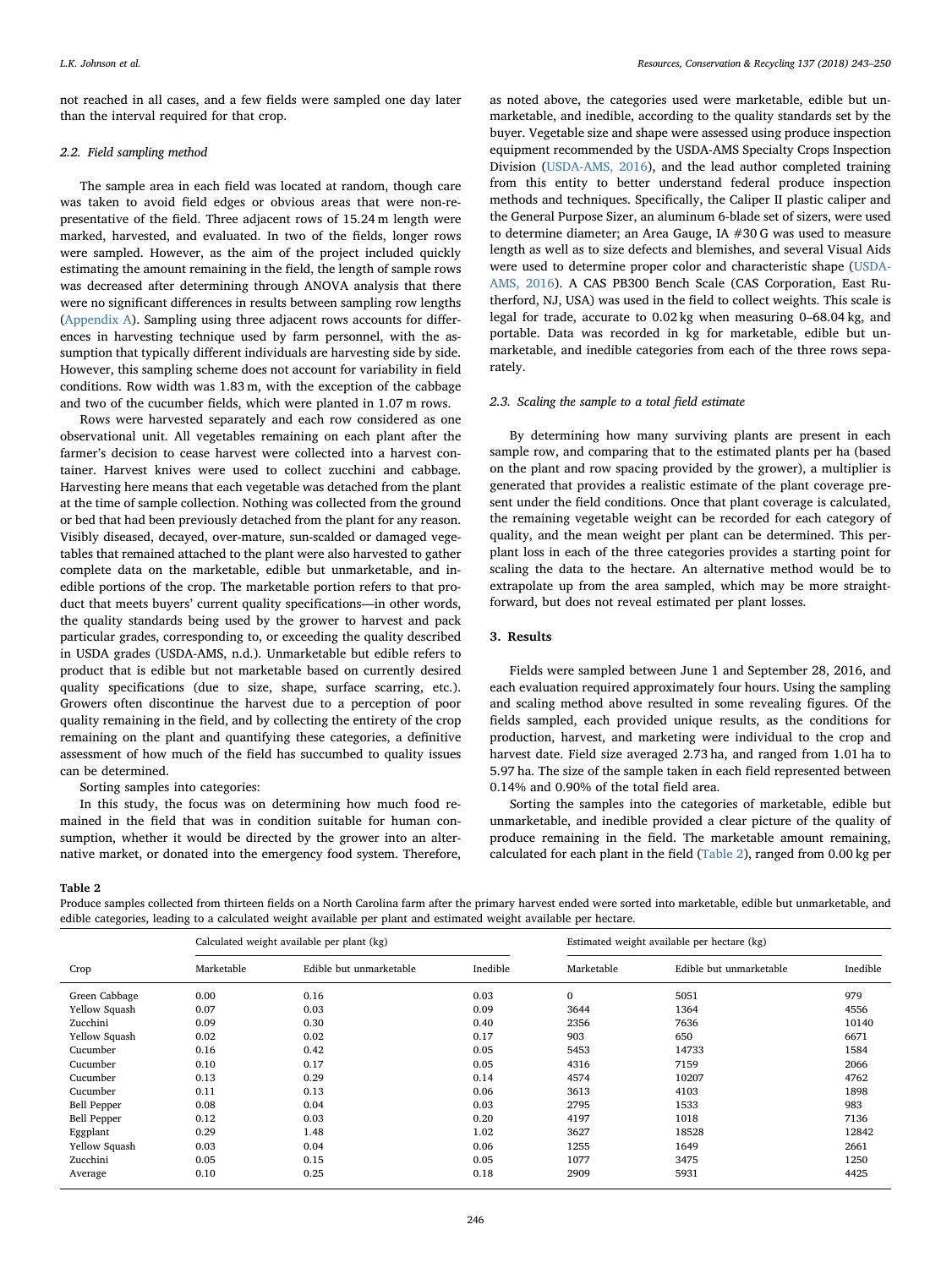plant in cabbage, to 0.29 kg per plant in eggplant, and averaged 0.10 kg per plant over all crops. Edible but unmarketable produce ranged from 0.02 kg per plant in yellow squash to 1.48 kg per plant in eggplant, and averaged 0.25 kg per plant. Inedible losses ranged from 0.03 kg per plant in green bell pepper and cabbage, to 1.02 kg per plant in eggplant, and averaged 0.18 kg per plant.

Extrapolating this data using the adjusted plants per hectare provides an estimate of the amount remaining per hectare ([Table 2](#page-3-0)). The estimated marketable weight remaining in the field ranged from 0 kg per hectare in cabbage to 5453 kg/ha in long green cucumber, and averaged 2909 kg/ha over all fields sampled. Edible but unmarketable vegetables remaining were estimated to range from 650 kg/ha in yellow squash to 18,528 kg/ha in eggplant, and averaged 5931 kg/ha. Estimated inedible losses ranged from 979 kg/ha in cabbage to 12,842 kg/ ha in eggplant, and averaged 4425 kg/ha. Nine of the thirteen fields contained an estimated 2000 kg or more of marketable crop per hectare after the harvest had been discontinued. Three out of the thirteen fields contained an estimated 10 tons or more of edible but unmarketable crop per hectare.

Each field assessment resulted in specific categories expressed, as a percentage of the remaining crop in the categories marketable, edible, or inedible quality, and the average split is included in [Fig. 1](#page-4-0). The marketable portion of what was left behind in each field averaged 24.37%. The edible but unmarketable portion of what was left in each field averaged 41.45%, and the inedible portion averaged 34.18%.

The amount of produce left in the field is presented as a percentage of the yield marketed from the farm in [Fig. 2](#page-5-0). Ten fields out of the thirteen evaluated contained marketable produce equivalent to greater than 10% of the marketed yield. Only one field, cabbage, did not contain any marketable produce remaining after the grower's primary harvest. All of the fields evaluated contained produce that was considered edible but would not meet buyers' specifications, representing amounts greater than the harvested and marketed yield. Seven fields contained edible produce in estimated amounts greater than 20% of the grower's yield.

#### 4. Discussion

#### 4.1. Increase in marketable yield could be realized immediately

Current figures in food loss and waste are often reported in estimated percentages. Farm-level losses for fruit and vegetables are most commonly considered to be 20% of the total marketed yield, and includes field and packinghouse losses ([Gustavsson et al., 2011](#page-6-9)). Combining the marketable and edible portions of the remaining produce found in the current study reveals much higher percentages may be lost at the farm level. Considering both the marketable and edible crops

<span id="page-4-0"></span>

Fig. 1. Vegetable crops remaining in the field after the primary harvest was completed in thirteen fields on a North Carolina farm displayed a range of quality, including marketable, edible but unmarketable, and inedible. The average quality over all fields is shown.

collected in the fields evaluated, the percentage of losses ranged from 12% of the marketed yield in one of the squash fields, to 143% in one of the cucumber fields, and averaged 57%. This provides strong evidence that continuing the harvest would increase fresh produce moving into the supply chain, without increasing the use of land or chemical resources. Even though the increased amount of produce is available to be absorbed into the food supply, an increase in demand for fresh produce overall, and/or a shift in consumer acceptance of produce that does not meet traditional cosmetic specifications, may be required first. Further, an increase in supply may reduce a market price already weakened by the progression of the season, which in turn makes it economically unfeasible for a farmer to continue harvesting.

In this case study of a commercial vegetable farm, which sold only into the wholesale fresh produce supply chain, the remaining amount in the field represented a higher proportion of marketed yield than was reported by other US studies using qualitative methods. [Snow and Dean](#page-7-10) [\(2016\)](#page-7-10) report 15% of the marketed vegetable crop in Vermont is left in the field, according to grower estimates. [Berkenkamp and Nennich](#page-6-8) [\(2015\)](#page-6-8) reported a range of 1–20% representing the rate of cosmetic imperfection of vegetable crops, according to grower estimates from their set of interviews. In this study, the yield that was harvested and marketed from the farm was obtained from the grower, rather than calculated using county- or state-level data reported to enumerators. Marketed yields from the case study farm were higher than the 2016 average yield in North Carolina in cabbage, squash and zucchini, and lower than average in bell pepper and cucumber ([USDA-NASS, 2017b](#page-7-16)).

The remaining amount in the field that was considered to be marketable according to current buyer specifications for quality averaged 19% of the yield that was marketed from the farm. This portion of the crop is available immediately when an increase in yield is required, as long as there is an opportunity to market it. This raises the question: Are losses that are estimated by growers and others taking only the marketable portion into account? Interview-based studies rarely make clear if estimates cover all edible produce, or consider only marketable produce as a loss. With improved market connection and reliable, flexible buyers able to accept a wider range of produce quality, growers may be able to justify a complete harvest, making use of both the traditionally marketable quality produce as well as produce of edible quality.

## 4.2. Remaining vegetables available in much higher quantities than are currently recovered

Vegetable crops may be a good target for recovery. In comparison with cereal grains and meat, vegetables have high recoverability as they do not require processing prior to distribution [\(Garrone et al., 2014](#page-6-22)). Combining the marketable and edible amounts found after the primary harvest, the volumes suitable for recovery are potentially vast. The recoverable crop left unharvested after the harvest averaged 8840 kg/ ha across crop types, which represents over 80,000 servings per hectare, based on the average serving size for these vegetables of 108.6 g ([FDA, 2008\)](#page-6-23). These figures exceed the findings of other studies based on field sampling, which found 3200 kg/ha of lettuce in Sweden ([Strid](#page-7-7) [et al., 2014](#page-7-7)), 2900 kg/ha of carrots in Finland, 3900 kg/ha of carrots in Norway, and 800 kg/ha of onions in Sweden [\(Hartikainen et al., 2017](#page-6-17)).

An extrapolation of crops remaining in the field to the state or other geographic unit can be used for forecasting recovery efforts, although several limitations exist. The average portion of the marketed yield that could be recovered from two bell pepper fields (21.34%) was multiplied by the yield (28,021 kg/ha) and land in production (971 ha) from North Carolina in 2016 ([USDA-NASS, 2017b](#page-7-16)). The potential for recovery of just this one crop in the state would total 5806 tons, if this farm's management style indicates regional production trends. The Society of St. Andrew, a gleaning organization that operates across the country, recovered 1633 t of fresh produce in North Carolina in 2015, according to their annual report [\(SoSA, 2016\)](#page-7-17). Gleaning 1633 t of produce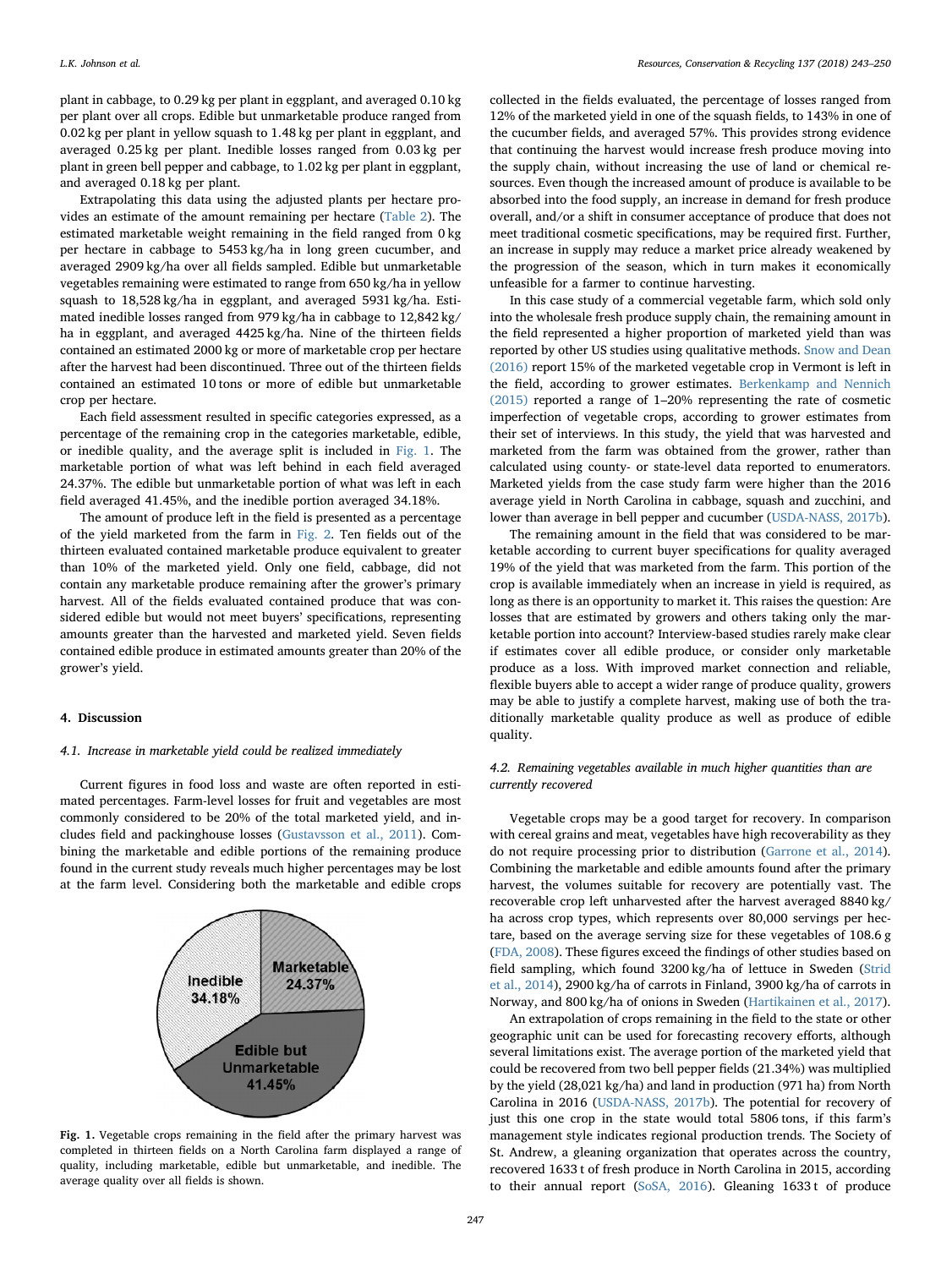<span id="page-5-0"></span>

Fig. 2. The marketable and edible crops that were left in the field after the primary harvest was completed in thirteen vegetable crop fields on a North Carolina farm, expressed as a percentage of the grower's reported marketed yield.

required over 10,000 volunteers working during 1305 events [\(SoSA,](#page-7-17) [2016\)](#page-7-17). This 3.5-fold difference, between what is available in just one crop, and what is currently recovered in this state, underlines the weighty task ahead of recovery organizations. It is hoped that knowledge of this opportunity will spark interest in developing new strategies for large-scale recovery of remaining crops, reducing environmental impact, and increasing revenue, in addition to new ways to increase the efficiency of traditional gleaning activities, new policy initiatives that take the burden off producers in recovery efforts, as well as further interest in field measurement of losses.

## 4.3. Metric of kilograms of losses per hectare is suggested for continued research

Field sampling is resource-intensive but straightforward. In order to make estimates as accurate as possible, data collection from the point of production, the field, is a necessary step to determine how much produce is available, whether the interest is to increase grower profitability or to increase the amount of recovered produce. More research utilizing field sampling strategies, either in combination with grower estimates from interviews, or in place of them, will be required to understand which crops have the greatest potential for recovery or for profit. Using a standardized method across many crops allows for a standardized metric for reporting, such as kilograms per hectare. As studies emerge from other regions that report using the same metric, the true value of on-farm losses in the US can be more accurately estimated.

The marketable portion of the crop that remained in the field (average 0.10 kg/plant) meets the criteria of the buyers' specifications for quality, and may be of primary interest to growers. The edible but unmarketable portion of the crop, averaging 0.25 kg per plant, may be of primary interest to recovery organizations or alternative markets promoting the usage of misshapen or mildly blemished produce. Combining the marketable and edible portions remaining into a recoverable weight results in an average of 0.35 kg per plant, an amount exceeding three servings of vegetables according to the dietary recommendations for an average adult ([FDA, 2008](#page-6-23)). With further research, the measure of kilograms of losses per plant generated through these methods may provide an improved metric for estimation in statewide studies such as the Vermont study, which began calculations of farm level losses with a total yield rate of 24,412 kg/ha ([Snow and](#page-7-10) [Dean, 2016](#page-7-10)). Extrapolating the data per plant and to the hectare, based on the adjusted number of plants per hectare, changed the picture somewhat due to plant density, which varies by farm. This variability between farms suggests kilograms of losses per hectare may be a more reasonable unit for comparison among crops.

## 4.4. Mix of produce quality in the field late in the season makes further harvest high-risk

The marketable, edible, and inedible portions of the unharvested crop present more information for farm decision-making such as whether to continue the harvest in an attempt to further market the crop. As trends in produce marketing change, alternative markets may be able to accept a wider range of cosmetic quality for processing, foodservice, or institutional use. Each field's unique data on what portion is marketable and edible will present challenges and opportunities for further utility.

The combination of edible but unmarketable (41.45%) and inedible quality (34.18%), averaging over all fields evaluated, totaled 76% of the remaining crop. This portion represents risk to a grower who sells into traditional retail markets. If any edible or inedible quality vegetables are mistakenly packed and shipped within the shipment of marketable vegetables, then discovered during inspection or receiving, the entire load may be rejected in the current system, potentially tarnishing the farm's reputation. The grower in this study discontinued the harvest in fields where the edible but unmarketable and inedible quality made up the majority, to avoid this risk. Each field that was evaluated displayed a unique variation of this split. In nine out of thirteen fields, the portion of remaining vegetables having marketable quality made up less than one third of the total amount.

On the other hand, combining the marketable (24.37%) and edible quality, in this farm's case, total 66% of what remains in all fields. With connection to alternative markets that accept a wider range of produce appearance quality, this portion represents the opportunity available to the grower willing and/or able to continue the harvest, or to recovery organizations. Several foodservice distributors, retailers, and other types of direct-to-consumer markets are now offering an "ugly" produce line to provide consumers with lower-priced options that include blemished or misshapen vegetables. Low market prices and a focus on appearance quality represent some market-based factors contributing to losses in the field ([Gunders, 2012;](#page-6-0) [Gunders et al., 2017;](#page-6-1) [Milepost](#page-7-8) [Consulting, 2012\)](#page-7-8). Additionally, the available price may not support the cost of additional harvests, which account for the bulk of production costs [\(Berkenkamp and Nennich, 2015](#page-6-8)).

#### 4.5. Limitations

A few limitations prevent the use of the measurement protocol presented in this paper to extrapolate available produce to a statewide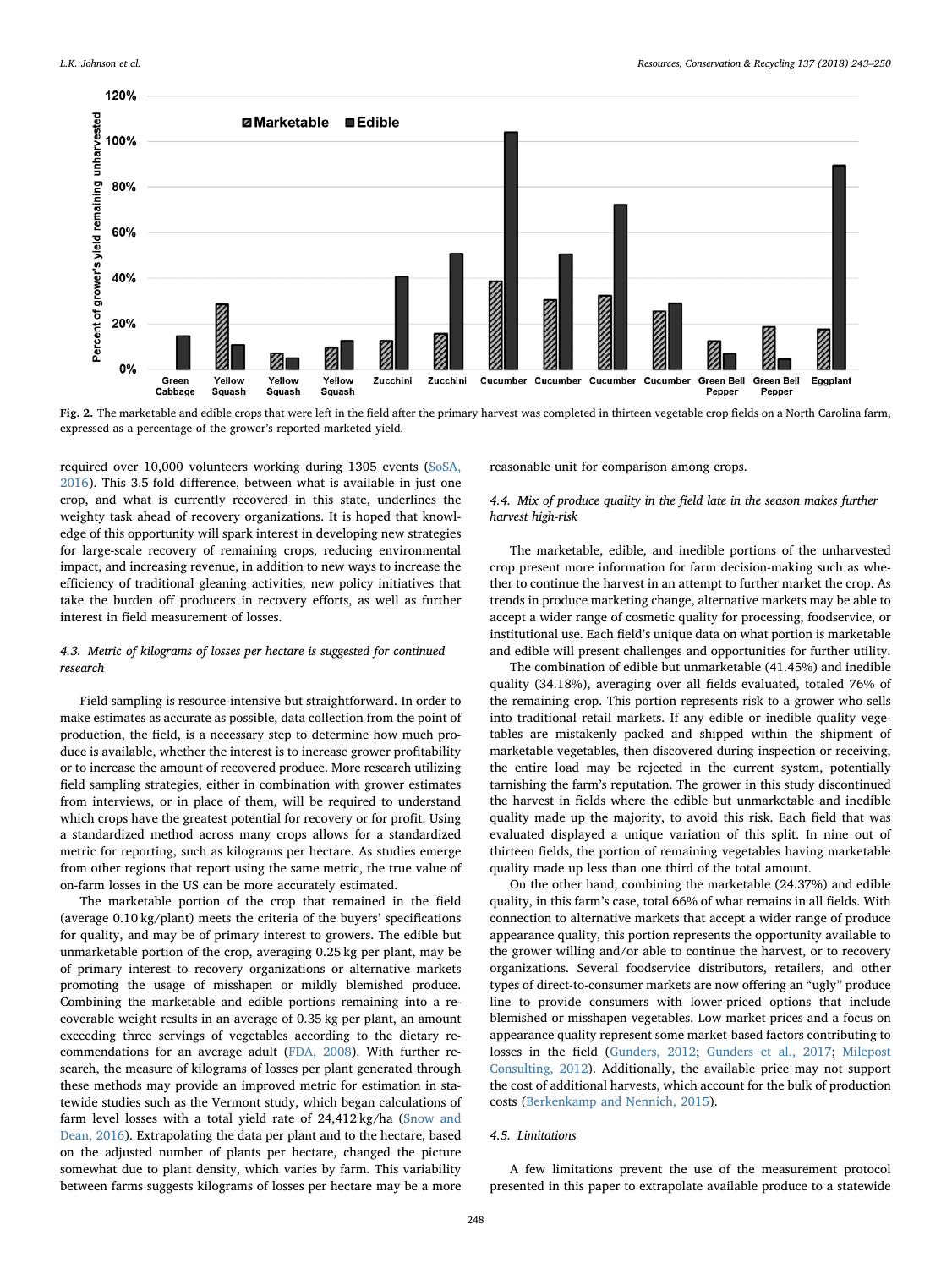or national estimate. The case study has been used to illustrate the type of operation-specific data that measurement in the field can provide. Without a high number of replications for each crop, it would be difficult to predict whether data from this North Carolina farm is indicative of trends around the state or nation. Sampling on multiple farms will be required to further understand these initial findings. Farm-specific results like these can, however, be used by individual growers to improve management of certain crops in order to recover more yield, and potentially increase profit from fields that were previously considered finished. Ideally, the time between the last harvest for the grower and field sampling would match the harvest interval currently in use by the grower. When the harvest interval is not met, it can advance a mature vegetable into an over-mature, inedible state, or accelerate the likelihood of disease and damage. It can also advance a small or immature vegetable into the marketable category. In each of the fields evaluated in the current study, the crop was destroyed after an estimate was made of the amount of the remaining crop, in order to plant a subsequent crop. The accuracy of the sampling and scaling method used for estimation here has therefore not been confirmed through a harvest using the grower's field crew.

#### 5. Conclusion

Solutions that improve fresh produce recovery efficiency and utilize the entire crop can contribute to increased profit for growers, support the emergency food system, and contribute to feeding a growing population. Through innovations in the way crops are produced, vegetable yields have grown over time. However, further utilization of crops that are edible but may not meet current buyer standards can increase the available supply of fresh produce in the US, without increasing the amount of land or chemical resources used in their production. This study supports the idea that reducing losses in production should be considered an approach to sustainable intensification of agriculture in the US ([Chartres and Noble, 2015\)](#page-6-24).

Field evaluations for this case study have shown that the amount of marketable food remaining in the field can be high in comparison to the marketed amount, which could provide an opportunity for growers to further profit from the crop they are already cultivating. The volume of food that could be recovered for human consumption reveals the potential for recovery organizations to procure even more healthy food. The comparable metric of kilograms per hectare is suggested for future research in this area. The mix of produce quality found after the primary harvest indicates the grower's risk of harvest cost and chance of rejection may outweigh the opportunity provided by continuing the harvest.

Results from field sampling and scaling can provide growers with more information to make decisions on whether or not to continue the harvest. While the data collected for this case study represents a single time point in the life of each field, it has confirmed that estimates derived from historical approximations or interviews could be made more reliable with corroboration through field sampling. Based on these measurements, the estimations of remaining marketable crop will likely increase, which could alter a grower's decision on whether to abandon a field. This project has outlined an efficient method for growers, recovery organizations, alternative markets, or government agencies to use in order to measure and further understand the scale of losses occurring on vegetable farms, and has demonstrated its practical usage on one farm. Further research on the amount, types, and reasons for food loss at the farm level has been recommended, and it is hoped that the method presented here will contribute to its realization.

#### Acknowledgements

The authors wish to express sincere gratitude to the vegetable grower who provided access to his fields and farm, in addition to his thoughtful personal insights and experience with food loss and waste.

This material is based upon work that is supported by the National Institute of Food and Agriculture, U.S. Department of Agriculture, under award numbers 580143-02452 and 571385-02452 through the Southern Sustainable Agriculture Research and Education program.

#### <span id="page-6-21"></span>Appendix A. Supplementary data

Supplementary data associated with this article can be found, in the online version, at <https://doi.org/10.1016/j.resconrec.2018.05.017>.

#### References

- <span id="page-6-5"></span>Beddington, J., Asaduzzaman, M., Clark, M., Fernandez, A., Guillou, M., Jahn, M., Erda, L., Mamo, T., Van Bo, N., Nobre, C.A., Scholes, R., Sharma, R., Wakhungu, J., 2012. Achieving Food Security in the Face of Climate Change: Final Report from the Commission on Sustainable Agriculture and Climate Change. Available online at:. CGIAR Research Program on Climate Change, Agriculture and Food Security (CCAFS), Copenhagen, Denmark. [www.cccafs.cgiar.org/commission.](arxiv:/www.cccafs.cgiar.org/commission)
- <span id="page-6-8"></span>Berkenkamp, J., Nennich, T., 2015. Beyond Beauty: The Opportunities and Challenges of Cosmetically Imperfect Produce. Report 1: Survey Results from Minnesota Produce Growers. . [http://misadocuments.info/Beyond\\_Beauty\\_Grower\\_Survey\\_Results\\_](http://misadocuments.info/Beyond_Beauty_Grower_Survey_Results_052615.pdf) [052615.pdf](http://misadocuments.info/Beyond_Beauty_Grower_Survey_Results_052615.pdf).
- <span id="page-6-10"></span>[Cappellini, R.A., Ceponis, M.J., 1984. Postharvest losses in fresh fruits and vegetables. In:](http://refhub.elsevier.com/S0921-3449(18)30192-7/sbref0015) [In: Moline, H.E. \(Ed.\), Postharvest Pathology of Fruits and Vegetables: Postharvest](http://refhub.elsevier.com/S0921-3449(18)30192-7/sbref0015) [Losses in Perishable Crops. Univ. Calif. Bull. 1914. pp. 24](http://refhub.elsevier.com/S0921-3449(18)30192-7/sbref0015)–30.
- <span id="page-6-24"></span>[Chartres, C.J., Noble, A., 2015. Sustainable intensi](http://refhub.elsevier.com/S0921-3449(18)30192-7/sbref0020)fication: overcoming land and water [constraints on food production. Food Security 7, 235](http://refhub.elsevier.com/S0921-3449(18)30192-7/sbref0020)–245.
- <span id="page-6-20"></span>FAO-WHO, 2016. Revised. Codex Alimentarius International Food Standards: General Standards for Food Additives. [http://www.fao.org/fao-who-codexalimentarius/sh-](http://www.fao.org/fao-who-codexalimentarius/sh-proxy/en/?lnk=1%26url=https%253A%252F%252Fworkspace.fao.org%252Fsites%252Fcodex%252FStandards%252FCODEX%2BSTAN%2B192-1995%252FCXS_192e.pdf)[proxy/en/?lnk=1&url=https%253A%252F%252Fworkspace.fao.org%252Fsites](http://www.fao.org/fao-who-codexalimentarius/sh-proxy/en/?lnk=1%26url=https%253A%252F%252Fworkspace.fao.org%252Fsites%252Fcodex%252FStandards%252FCODEX%2BSTAN%2B192-1995%252FCXS_192e.pdf) %252Fcodex%252FStandards%252FCODEX%2BSTAN%2B192-1995%252FCXS [192e.pdf](http://www.fao.org/fao-who-codexalimentarius/sh-proxy/en/?lnk=1%26url=https%253A%252F%252Fworkspace.fao.org%252Fsites%252Fcodex%252FStandards%252FCODEX%2BSTAN%2B192-1995%252FCXS_192e.pdf).
- <span id="page-6-23"></span>FDA, 2008. Vegetables: Nutrition Facts. [https://www.fda.gov/downloads/Food/](https://www.fda.gov/downloads/Food/GuidanceRegulation/ucm063477.pdf) [GuidanceRegulation/ucm063477.pdf](https://www.fda.gov/downloads/Food/GuidanceRegulation/ucm063477.pdf).
- <span id="page-6-4"></span>[Garnett, T., Godfray, C., 2012. Sustainable intensi](http://refhub.elsevier.com/S0921-3449(18)30192-7/sbref0035)fication: defining terms. Food Ethics 7 [\(2\), 8](http://refhub.elsevier.com/S0921-3449(18)30192-7/sbref0035)–9.
- <span id="page-6-22"></span>[Garrone, P., Melacini, M., Perego, A., 2014. Opening the black box of food waste re](http://refhub.elsevier.com/S0921-3449(18)30192-7/sbref0040)[duction. Food Policy 46, 129](http://refhub.elsevier.com/S0921-3449(18)30192-7/sbref0040)–139.
- <span id="page-6-11"></span>[Golumbic, C., 1964. Maintaining quality of farm crops. In: Ste](http://refhub.elsevier.com/S0921-3449(18)30192-7/sbref0045)fferud, A. (Ed.), Yearbook of [Agriculture. USDA, Washington, DC, pp. 291](http://refhub.elsevier.com/S0921-3449(18)30192-7/sbref0045)–302.
- <span id="page-6-0"></span>Gunders, D., 2012. Wasted: How America Is Losing up to 40 Percent of Its Food from Farm to Fork to Landfill Natural Resources Defense Council Issue Paper 12-06B. [http://](http://www.nrdc.org/food/files/wasted-food-ip.pdf) www.nrdc.org/food/fi[les/wasted-food-ip.pdf](http://www.nrdc.org/food/files/wasted-food-ip.pdf).
- <span id="page-6-1"></span>[Gunders, D., et al., 2017. Wasted: How America Is Losing up to 40 Percent of Its Food](http://refhub.elsevier.com/S0921-3449(18)30192-7/sbref0055) from Farm to Fork to Landfi[ll. Natural Resources Defense Council Issue Paper R10-](http://refhub.elsevier.com/S0921-3449(18)30192-7/sbref0055) [05A](http://refhub.elsevier.com/S0921-3449(18)30192-7/sbref0055).
- <span id="page-6-9"></span>Gustavsson, J., Cederberg, C., Sonesson, U., 2011. Global Food Losses and Food Waste. Food and Agriculture Organization of the United Nations, Sweden. [http://www.fao.](http://www.fao.org/docrep/014/mb060e/mb060e00.pdf) [org/docrep/014/mb060e/mb060e00.pdf](http://www.fao.org/docrep/014/mb060e/mb060e00.pdf).
- <span id="page-6-2"></span>[Hall, K.D., Guo, J., Dore, M., Chow, C.C., 2009. The progressive increase of food waste in](http://refhub.elsevier.com/S0921-3449(18)30192-7/sbref0065) [America and its environmental impact. PLOS ONE 4 \(11\).](http://refhub.elsevier.com/S0921-3449(18)30192-7/sbref0065)
- <span id="page-6-17"></span>Hartikainen, E.S., Franke, U., Mogensen, L., Andersson, S., Bond, R., Burman, C., Einarsson, E., Joensuu, P.E.K., Olsson, M.E., Räikkönen, R., Sinkko, T., Stubhaug, E., Rosell, A., Sundin, S., 2017. Food Losses and Waste in Primary Production: Case Studies on Carrots, Onions, Peas, Cereals and Farmed Fish. 2016: 557. Nordic Council of Ministers, TemaNord. [http://norden.diva-portal.org/smash/get/](http://norden.diva-portal.org/smash/get/diva2:1076202/FULLTEXT01.pdf) [diva2:1076202/FULLTEXT01.pdf.](http://norden.diva-portal.org/smash/get/diva2:1076202/FULLTEXT01.pdf)
- <span id="page-6-18"></span>[Hartikainen, H., Mogensen, L., Svanes, E., Franke, U., 2018. Food waste quanti](http://refhub.elsevier.com/S0921-3449(18)30192-7/sbref0075)fication in primary production – [the nordic countries as a case study. Waste Manage. 71,](http://refhub.elsevier.com/S0921-3449(18)30192-7/sbref0075) 502–[511](http://refhub.elsevier.com/S0921-3449(18)30192-7/sbref0075).
- <span id="page-6-12"></span>[Harvey, J.M., 1978. Reduction of losses in fresh market fruits and vegetables. Ann. Rev.](http://refhub.elsevier.com/S0921-3449(18)30192-7/sbref0080) [Phytopathol. 16, 321](http://refhub.elsevier.com/S0921-3449(18)30192-7/sbref0080)–341.
- <span id="page-6-6"></span>Kader, [A.A., 2003. A perspective on postharvest agriculture. 1978. HortScience 38 \(5\),](http://refhub.elsevier.com/S0921-3449(18)30192-7/sbref0085) 1004–[1008](http://refhub.elsevier.com/S0921-3449(18)30192-7/sbref0085).
- <span id="page-6-7"></span>[Kader, A.A., 2005. Increasing food availability by reducing postharvest losses of fresh](http://refhub.elsevier.com/S0921-3449(18)30192-7/sbref0090) [produce. ActaHorticulturae 682, 2169](http://refhub.elsevier.com/S0921-3449(18)30192-7/sbref0090)–2175.
- <span id="page-6-14"></span>Kantor, L.S., Lipton, K., Manchester, A., Oliveira, V., 1997. Estimating and Addressing America'S Food Losses. USDA-ERS Food Review. [http://webarchives.cdlib.org/](http://webarchives.cdlib.org/sw1tx36512/http://www.ers.usda.gov/publications/foodreview/jan1997/jan97a.pdf) [sw1tx36512/http://www.ers.usda.gov/publications/foodreview/jan1997/jan97a.](http://webarchives.cdlib.org/sw1tx36512/http://www.ers.usda.gov/publications/foodreview/jan1997/jan97a.pdf) [pdf.](http://webarchives.cdlib.org/sw1tx36512/http://www.ers.usda.gov/publications/foodreview/jan1997/jan97a.pdf)
- <span id="page-6-3"></span>[Kummu, M., de Moel, H., Porkka, M., Siebert, S., Varis, O., Ward, P.J., 2012. Lost food,](http://refhub.elsevier.com/S0921-3449(18)30192-7/sbref0100) [wasted resources: global food supply chain losses and their impacts on freshwater,](http://refhub.elsevier.com/S0921-3449(18)30192-7/sbref0100) [cropland, and fertiliser use. Sci.Total Environ. 438, 477](http://refhub.elsevier.com/S0921-3449(18)30192-7/sbref0100)–489.
- <span id="page-6-13"></span>[LeClerg, E.L., 1964. Crop losses due to plant diseases in the United States. Phytopathol.](http://refhub.elsevier.com/S0921-3449(18)30192-7/sbref0105) [54, 1309](http://refhub.elsevier.com/S0921-3449(18)30192-7/sbref0105)–1313.
- <span id="page-6-16"></span>Lipinski, B., et al., 2016. Food Loss and Waste Accounting and Reporting Standard Food Loss and Waste Protocol. World Resources Institute. [http://www.wri.org/sites/](http://www.wri.org/sites/default/files/REP_FLW_Standard.pdf) default/fi[les/REP\\_FLW\\_Standard.pdf.](http://www.wri.org/sites/default/files/REP_FLW_Standard.pdf)
- <span id="page-6-15"></span>[Lundqvist, J., de Fraiture, C., Molden, D., 2008. Saving Water: From Field to Fork-Curbing](http://refhub.elsevier.com/S0921-3449(18)30192-7/sbref0115) [Losses and Wastage in the Food Chain. SIWI Policy Brief. Stockholm International](http://refhub.elsevier.com/S0921-3449(18)30192-7/sbref0115) [Water Institute](http://refhub.elsevier.com/S0921-3449(18)30192-7/sbref0115).
- <span id="page-6-19"></span>[Maynard, D.N., Hochmuth, G.J., 2007. Knott](http://refhub.elsevier.com/S0921-3449(18)30192-7/sbref0120)'S Handbook for Vegetable Growers, fifth